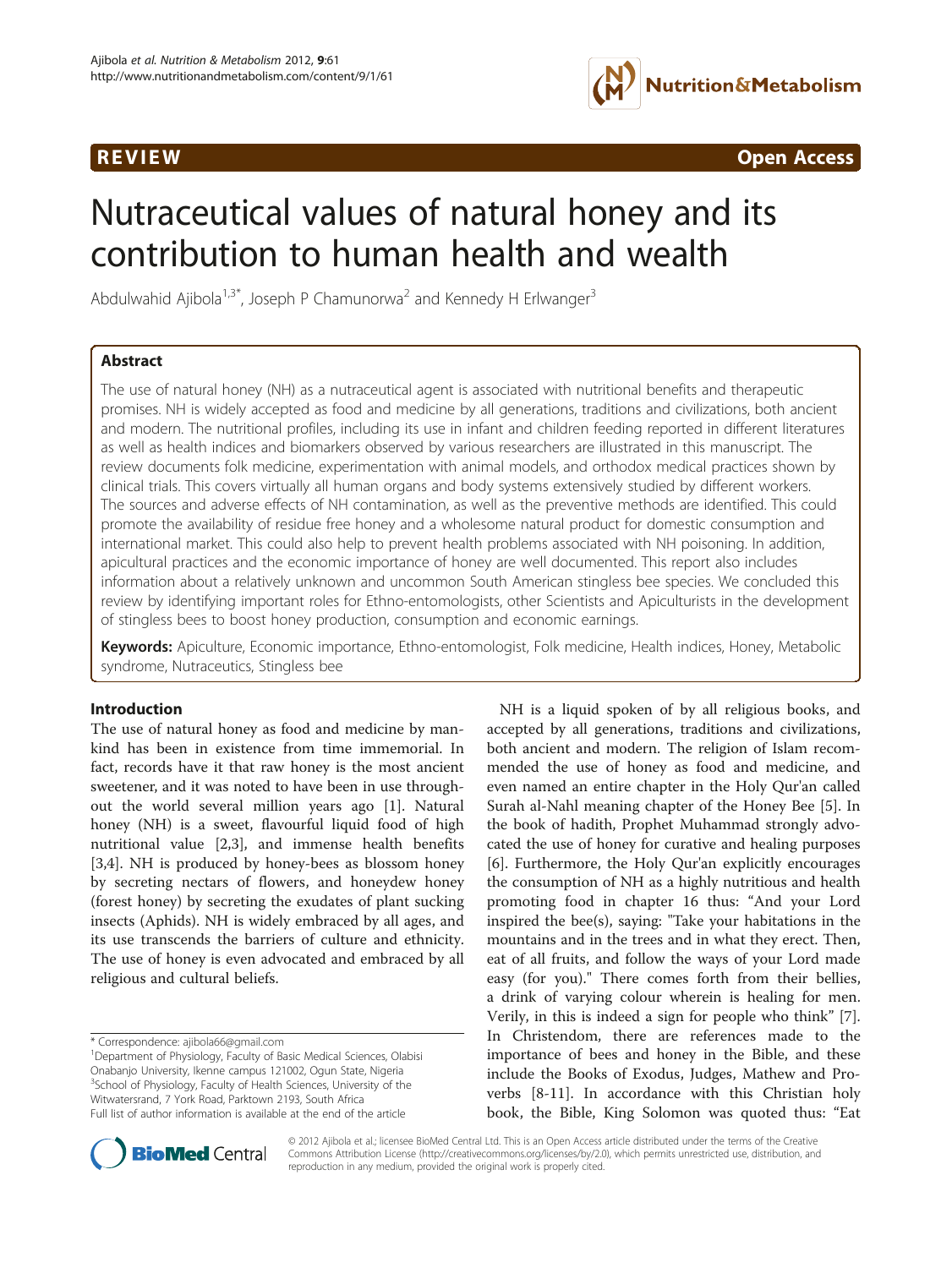<span id="page-1-0"></span>honey my son, because it is good" [[11](#page-9-0)]. In fact, it was reported in the Bible that John the Baptist actually thrived on a diet including wild honey for a long period of time when he was in the desert area or while travelling in the wilderness [\[10](#page-9-0)]. The other sets of people, sects, traditions and civilizations that attested to the popularity of honey include Budhists, Jews, Hindus and Vedas [\[1](#page-9-0),[12](#page-9-0)].

The profile of honey in the health shopping list is rising. The reason for this increased demand for NH is attributable to its popularity due to several medicinal uses that this substance has enjoyed throughout the history of mankind. It has been observed from time immemorial that NH is not only important for its medicinal attributes, but also useful as food sweetener, complete food and natural beauty agent [[1\]](#page-9-0). NH has been used severally by the Tradomedical practitioners for numerous health benefits, and researchers have also documented honey's beneficial roles in modern medicine, especially in wound treatments [[13,14](#page-9-0)]. Several different surveys have been compiled on the nutritional and health aspects of honey [[14-18](#page-9-0)]. However, the nutritional value and medicinal properties of NH are too numerous and highly inexhaustible to be comprehensively documented by these manuscripts. The records of honey as functional health food and uses of other honey-bee products are still incipient. Thus, the need to review some relevant materials on natural honey becomes imperative. This review documents the NH values as food and medicine, as well as enumerates the economic importance of NH production and other apicultural practices.

# Honey as food

Nutritional profile The composition of honey is mainly sugars and water (Table 1). In addition, it also contains several vitamins and minerals, including B vitamins as shown in Table 2. The other constituents of honey are amino acids, antibiotic-rich inhibine, proteins, phenol antioxidants, and micronutrients [\[2](#page-9-0)]. The sugars in honey are sweeter and give more energy than artificial sweeteners [\[2](#page-9-0)-[4\]](#page-9-0), and the most abundant sugar in honey is fructose (Table 1).

These substances are of nutritional and health importance. Some of the vitamins found in honey include ascorbic acid, pantothenic acid, niacin and riboflavin; along with minerals such as calcium, copper, iron, magnesium, manganese, phosphorus, potassium and zinc. The detailed list of vitamins, minerals, other micronutrients and trace elements found in honey is given in Tables 2 and [3](#page-2-0).

The high nutritional profile of honey with wide range of nutrients (although in minute quantities), encourages its use as food. Due to the low quantities of some of the

| Page 2 of 12 |  |  |
|--------------|--|--|
|              |  |  |

### Table 1 Nutritional composition of honey\*

|                       | <b>Blossom honey</b> |       | Honeydew honey |      |
|-----------------------|----------------------|-------|----------------|------|
|                       | Range                | Mean  | Range          | Mean |
| Water                 | $15 - 20$            | 17.2  | $15 - 20$      | 16.3 |
| Total sugars          |                      | 79.7  |                | 80.5 |
| Monosaccharides       |                      |       |                |      |
| fructose              | $30 - 45$            | 38.2  | $28 - 40$      | 31.8 |
| glucose               | $24 - 40$            | 31.3  | $19 - 32$      | 26.1 |
| Disaccharides         |                      |       |                |      |
| sucrose               | $0.1 - 4.8$          | 0.7   | $0.1 - 4.7$    | 0.5  |
| others                | $2.0 - 8.0$          | 5.0   | $1.0 - 6.0$    | 4.0  |
| Trisaccharides        |                      |       |                |      |
| oligosaccharides      |                      | 3.1   |                | 10.1 |
| erlose                | $0.5 - 6.0$          | 0.8   | $0.1 - 6.0$    | 0.1  |
| melezitose            |                      | < 0.1 | $0.3 - 22$     | 4.0  |
| others                | $0.5 - 1.0$          | 0.5   | $0.1 - 6.0$    | 3.0  |
| Minerals              | $0.1 - 0.5$          | 0.2   | $0.6 - 2.0$    | 0.9  |
| Amino acids, proteins | $0.2 - 0.4$          | 0.3   | $0.4 - 0.7$    | 0.6  |
| Acids                 | $0.2 - 0.8$          | 0.5   | $0.8 - 1.5$    | 1.1  |
| pH value              | $3.2 - 4.5$          | 3.9   | $4.5 - 6.5$    | 5.2  |
|                       |                      |       |                |      |

\*Data in g/100 g of honey, Adapted from [[2](#page-9-0),[3](#page-9-0)].

NH's essential nutrients, it is advisable for adults to take it (NH) in large quantities  $(70 - 95$  g daily) to get the full desirable nutritional and health benefits [\[19](#page-9-0)-[23](#page-9-0)].

Growth Food is eaten for nourishment, metabolic activities, growth and healthy living. Regular consumption of natural honey gives all these benefits. In fact, honey is a complete meal, as shown in Tables  $1 - 3$ . It contains major components of a meal, and micronutrients that will enhance the digestion and absorption of these major dietary components, as well as those required for metabolism and body functions. We recorded enhanced body weight gain by our rats fed blossom honey in two

| Table 2 Chemical elements found in honey* |  |  |
|-------------------------------------------|--|--|
|-------------------------------------------|--|--|

| <b>Minerals</b>             | Amount<br>(mq/100 q) | <b>Vitamins</b>       | Amount<br>(mq/100 q) |
|-----------------------------|----------------------|-----------------------|----------------------|
| Sodium (Na)                 | $1.6 - 17$           | Thiamine $(B_1)$      | $0.00 - 0.01$        |
| Calcium (Ca)                | $3 - 31$             | Riboflavin $(B2)$     | $0.01 - 0.02$        |
| Potassium (K)               | $40 - 3500$          | Niacin $(B_3)$        | $0.10 - 0.20$        |
| Magnesium (Mg)              | $0.7 - 13$           | Pantothenic acid (B5) | $0.02 - 0.11$        |
| Phosphorus (P)              | $2 - 15$             | Pyridoxine $(B_6)$    | $0.01 - 0.32$        |
| Selenium (Se)               | $0.002 - 0.01$       | Folic acid $(B9)$     | $0.002 - 0.01$       |
| Copper (Cu) <sup>a</sup>    | $0.02 - 0.6$         | Ascorbic acid $(C)$   | $2.2 - 2.5$          |
| Iron (Fe) <sup>a</sup>      | $0.03 - 4$           | Phyllochinon (K)      | 0.025                |
| Manganese (Mn) <sup>a</sup> | $0.02 - 2$           |                       |                      |
| Chromium (Cr) <sup>a</sup>  | $0.01 - 0.3$         |                       |                      |
| Zinc $(Zn)^a$               | $0.05 - 2$           |                       |                      |
|                             |                      |                       |                      |

\*Adapted from [[2](#page-9-0),[3](#page-9-0)] <sup>a</sup>Heavy metals.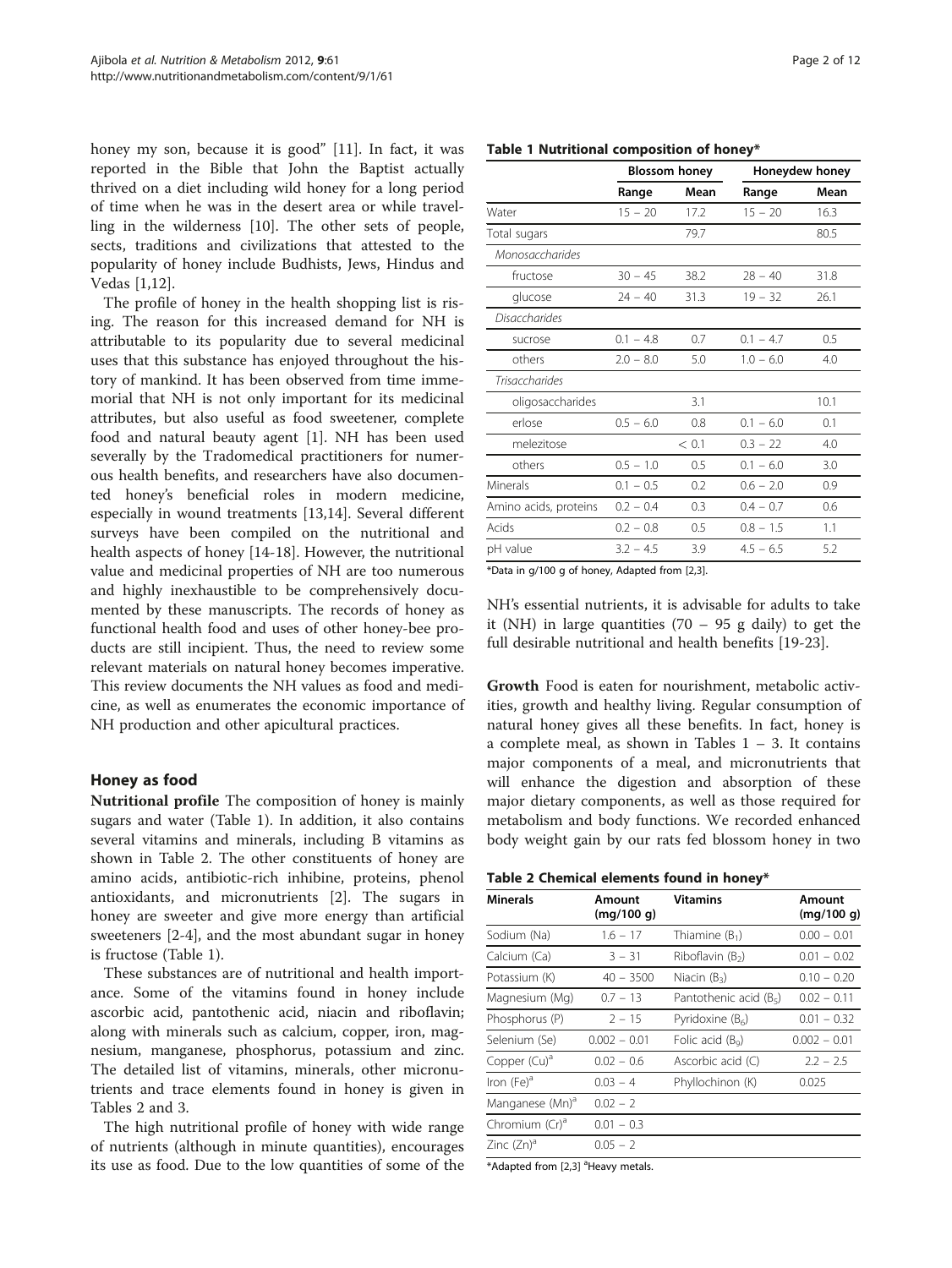<span id="page-2-0"></span>Table 3 Other chemical elements found in honey\*

| Element                     | Amount<br>(mq/100 q) | Element                      | Amount<br>(mq/100 q) |
|-----------------------------|----------------------|------------------------------|----------------------|
| Aluminium (Al)              | $0.01 - 2.4$         | Lead (Pb) <sup>a,b</sup>     | $0.001 - 0.03$       |
| Arsenic (As) <sup>a,b</sup> | $0.014 - 0.026$      | Lithium (Li)                 | $0.225 - 1.56$       |
| Barium (Ba)                 | $0.01 - 0.08$        | Molybdenum (Mo) <sup>a</sup> | $0 - 0.004$          |
| Boron (B)                   | $0.05 - 0.3$         | Nickel (Ni) <sup>a</sup>     | $0 - 0.051$          |
| Bromine (Br)                | $0.4 - 1.3$          | Rubidium (Rb)                | $0.040 - 3.5$        |
| Cadmium (Cd) <sup>a,b</sup> | $0 - 0.001$          | Silicon (Si)                 | $0.05 - 24$          |
| Chlorine (Cl)               | $0.4 - 56$           | Strontium (Sr)               | $0.04 - 0.35$        |
| Cobalt (Co) <sup>a</sup>    | $0.1 - 0.35$         | Sulphur (S)                  | $0.7 - 26$           |
| Fluoride (F)                | $0.4 - 1.34$         | Vanadium (V)                 | $0 - 0.013$          |
| lodide (I)                  | $10 - 100$           | Zirconium (Zr)               | $0.05 - 0.08$        |
|                             |                      |                              |                      |

\*Adapted from [[2](#page-9-0),[3](#page-9-0)] <sup>a</sup>Heavy metals.<br><sup>b</sup>Toxic beavy metals listed amongst

<sup>b</sup>Toxic heavy metals listed amongst the first 20 top hazardous substances in the priority list compiled by ATSDR thus 1 : Ar, 2 : Pb, 7 : Cd; Presence and toxicity in NH can be due to contamination through human error or inimical practices.

separate studies at different laboratories in Nigeria and South Africa [[4,24\]](#page-9-0). In 2008, Chepulis and Starkey fed honeydew honey to 8-week old rats for 52 weeks to assess weight gain. These workers show that the growth influence of honey in rodents is partly due to increased bone growth and mineralisation [[25\]](#page-9-0), probably due to the calcium content of honey. Our unpublished data from very recent study on NH supplemented rats confirmed this linear growth influence of honey. In his extensive review of the literature, Molan (2001) confirmed the growth stimulating property of honey [\[18](#page-9-0)]. He opines from his histological studies on wounds that stimulation of cell growth by honey also enhances NH healing properties.

Source of antioxidants The presence of free radicals and reactive oxygen species (ROS) is culpable in the processes of cellular dysfunction, pathogenesis of metabolic and cardiovascular diseases (CVDs) as well as aging. The consumption of foods and substances rich in antioxidant can protect against these pathological changes and consequently prevent the pathogenesis of these and other chronic ailments. Researches indicate that NH contains several important compounds, and these include antioxidants [[26,27\]](#page-9-0). The qualitative and quantitative composition of honey (including the antioxidants constituent and the other phytochemical substances) is a reflection of the floral source as well as the variety of the particular honey. The colour of honey also influences its antioxidant content, as darker honeys are known to have higher amount than lighter honeys [\[28](#page-9-0)]. In their analysis of the phytochemical composition of monofloral Cuban honeys, Alvarez-Suarez and co-workers, agreed with this submission and concluded that Cuban honeys contain important phenolic, flavonoid and carotenoid concentrations with high substantial antioxidant capacity [[29](#page-9-0)]. Researchers in California also submitted that human beings can be protected from the damaging effects of free radicals and ROS. The protection is through the absorption of the antioxidants from foods such as honey highly-rich in this important substance called antioxidant. The report of their study in which two buckwheat honey treatments were administered to 37 healthy human adults at the rate of 1.5 g/kg body weight, with corn syrup as control, show increased  $(p < 0.05)$  plasma total-phenolic content and plasma antioxidant. Thus, supporting the concept that phenolic antioxidants from processed honey are bioavailable, and they increase antioxidant activity of plasma. They advocated for the substitution of honey in some foods as traditional sweetener for enhanced antioxidant defence system in healthy human adults [\[27](#page-9-0)].

Exercise and athletic performance The consumption of energy giving substances before, during and after any form of physical exercise improves the individual's performance and increases the rejuvenation of muscles. This is also associated with dietary supplementation with NH, which provides up to 17 g of carbohydrates for every tablespoon consumed and gives the much needed energy, thus serving as an inexpensive substitute to commercially available sporting activities enhancers. The data obtained from the Sports Nutrition and Exercise Laboratory of one University show that honey can be used effectively instead of glucose for energy replenishment during physical exercise [\[30](#page-9-0)]. The physiological actions of NH observed during this performance were a significant increase in heart frequency and a fairly constant blood glucose level. These suggest honey as a better substitute to glucose. Earnest and co-workers improved on this preliminary investigation in another trial by administering low (honey) or high (glucose) glycaemic index (GI) carbohydrate gels on athletes, and testing them on the performance of cyclists travelling a distance of about 65 km [\[31\]](#page-9-0). The results of the cycling event show that both the low (honey) and the high (glucose) GI substances caused increase in performance. However, the effect produced by eating NH surpassed that observed in the athletes fed with glucose. This aligns with other previous studies that NH consumption does not compromise metabolic and physical activities [[4,25,26\]](#page-9-0). NH has been shown to decrease blood glucose level in hyperglycaemia such as diabetic subjects [[19,20,32-](#page-9-0)[37\]](#page-10-0), plausibly due to the beneficial effects of fructose [\[32,34-36](#page-9-0)], and more importantly honey's several phytochemical constituents [[2,](#page-9-0)[37\]](#page-10-0). A very recent review of the hypoglycaemic effect of honey by some workers conclude that, the synergistic effect of fructose and glucose constituents of honey might contribute to the low glycaemic response after a honey meal [\[38](#page-10-0)].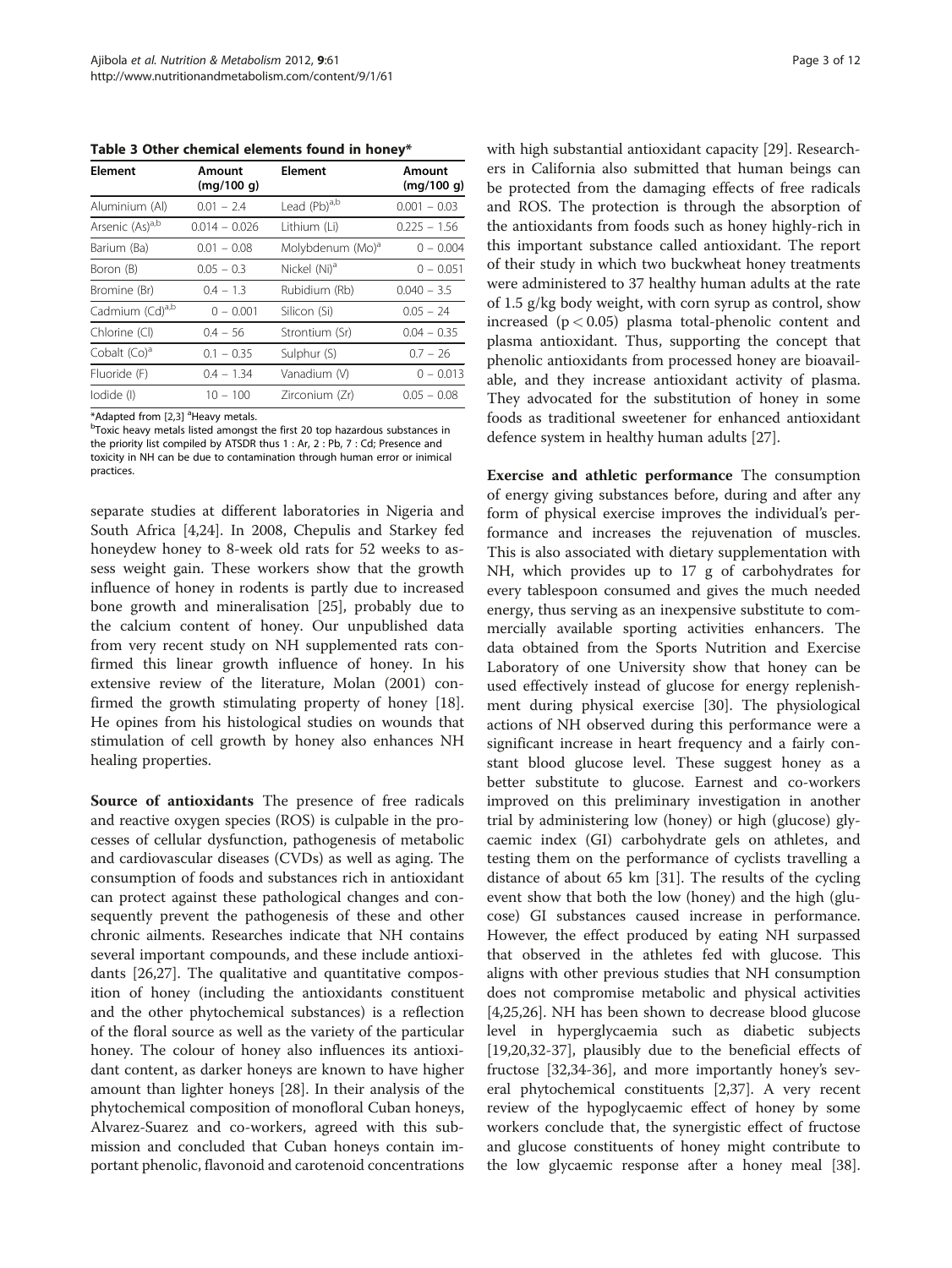These experimental and clinical trials show that honey is a well-tolerated liquid food.

Furthermore, honey can be an effective carbohydrate source and a better substitute to glucose for exercise and athletic performance, due to its constituent of various classes of sugars. People favour slow-burning sugars for sustenance as energy source during physical exercise. Honey is beneficial in this regard as it releases fructose slowly into the blood stream to produce a sustained energy boost and maintain homeostasis. The other major component of NH apart from fructose is glucose (Table [1\)](#page-1-0). Fructose and glucose are ketose and aldose sugars respectively with chemical structural differences, and consequently different patterns of metabolism, despite both being monosaccharides with quick burning tendency. It is important to note that glucose is rapidly metabolized for absorption into the blood system for energy provision. On the other hand, fructose absorption is slow, and will continue to sustain the individual with energy, while the glucose moiety burns out. The various phytochemical constituents of honey [[2\]](#page-9-0) also contribute to the progressive slow rate of fructose metabolism [\[39](#page-10-0)]. In addition, honey contains disaccharides such as sucrose and oligosaccharides as well as other trisaccharides (Table [1\)](#page-1-0) that are slow burning sugars. These could facilitate energy replenishment, muscle recuperation and enhancement of performance in athletes nourished with honey, while those relying on glucose for an energy boost might have been exhausted.

Digestion and absorption Natural honey contains several enzymes which enhance the digestion of food substances especially carbohydrates such as sugars and starch. The additional benefit of eating honey as a source of energy over the commonly used artificial sugar is that, the major sugar constituents of NH are present as monosaccharides (simple sugars) [[2\]](#page-9-0). Unlike the refined sugar (sucrose) which normally has to undergo the processes of digestion into simpler forms prior to their absorption, these sugar molecules in NH are in pre-digested forms, and can be directly absorbed into the human system. Apart from giving nutrition, the use of honey as a sweetening agent in sweets and desserts is also beneficial. As a sweetener, honey has nutritional advantages over sugar, providing some amount of small nutrients [[2,3\]](#page-9-0), which act to aid digestive processes in the body. The gastrointestinal tract (GIT) contains lot of essential and beneficial bacteria, especially Bifidobacteria for the maintenance of life and good health. It has been suggested that one can increase the Bifidobacteria populations in the GIT by consuming foods with rich supply of prebiotics such as natural honey [\[40,41\]](#page-10-0). Prebiotics are substances that facilitate the enhanced growth and the biological activity of these good and beneficial

bacteria. The consumption of honey is important in human digestion, and this effect is produced by the honey's constituents of oligosaccharides [[40-42\]](#page-10-0). Several experimental trials involving both in vitro and in vivo studies have been documented on the importance of dietary supplementation with natural honey on the growth of the beneficial bacteria (bifidobacteria and lactobacilli) and their prebiotic effects in the GIT [\[40-](#page-10-0) [45\]](#page-10-0). One comparative study on natural (honey) and artificial (sucrose) sugars shows that honey increased both in vitro the beneficial bacteria, lactobacilli, as well as in vivo (within the small and the large intestines of experimental rats), while sucrose had no effect [\[46](#page-10-0)]. In some cases, the consumption of relatively large amounts of NH (between 70 to about 95 g) can produce a mild laxative effect in people with fructose malabsorption or inadequate absorption [\[47,48](#page-10-0)]. Generally, honey has a laxative effect on the digestive system of individuals. Another nutraceutical function of honey is provision of calcium. Honey consumption provides calcium, which is readily absorbable and strengthen bone mass development. This can help reduce the risk of osteoporosis or low bone mass (causative agent of fractures) in old individuals. Research in animal models show that calcium absorption increased correspondingly with increased honey intake [\[49](#page-10-0)].

Children nutrition There are anecdotal evidences encouraging the feeding of honey to new born babies by some customs and traditions. It is now an established fact that feeding honey to infants will improve memory and growth, reduce anxiety and enhance the children's performance in later life. In 2009, Chepulis and co workers gave scientific credence to this beneficial practice in their New Zealand behavioural study in animals [\[50](#page-10-0)]. They fed 8 weeks old rats with diet supplemented with either honeydew honey or sucrose, and control group with sugar-free diet (all diets patterned after typical New Zealand human diet). These workers noted improved spatial memory and reduced anxiety in the honey-fed rodents better than the other groups over the twelve months trial period. The authors concluded that early introduction of honey diet is beneficial and can improve memory loss and cognitive decline associated with aging [[50](#page-10-0)].

The application of honey in human infant nutrition also revealed some interesting and beneficial observations. The palatability of honey for infants was investigated by Ramenghi and others in 2001, and these workers reported that honey was well tolerated and significantly reduced the crying phases of babies than sterile water [\[51\]](#page-10-0). In a review on the importance of honey relative to sucrose in children's nutrition, honey fed infants were found to have improved haematological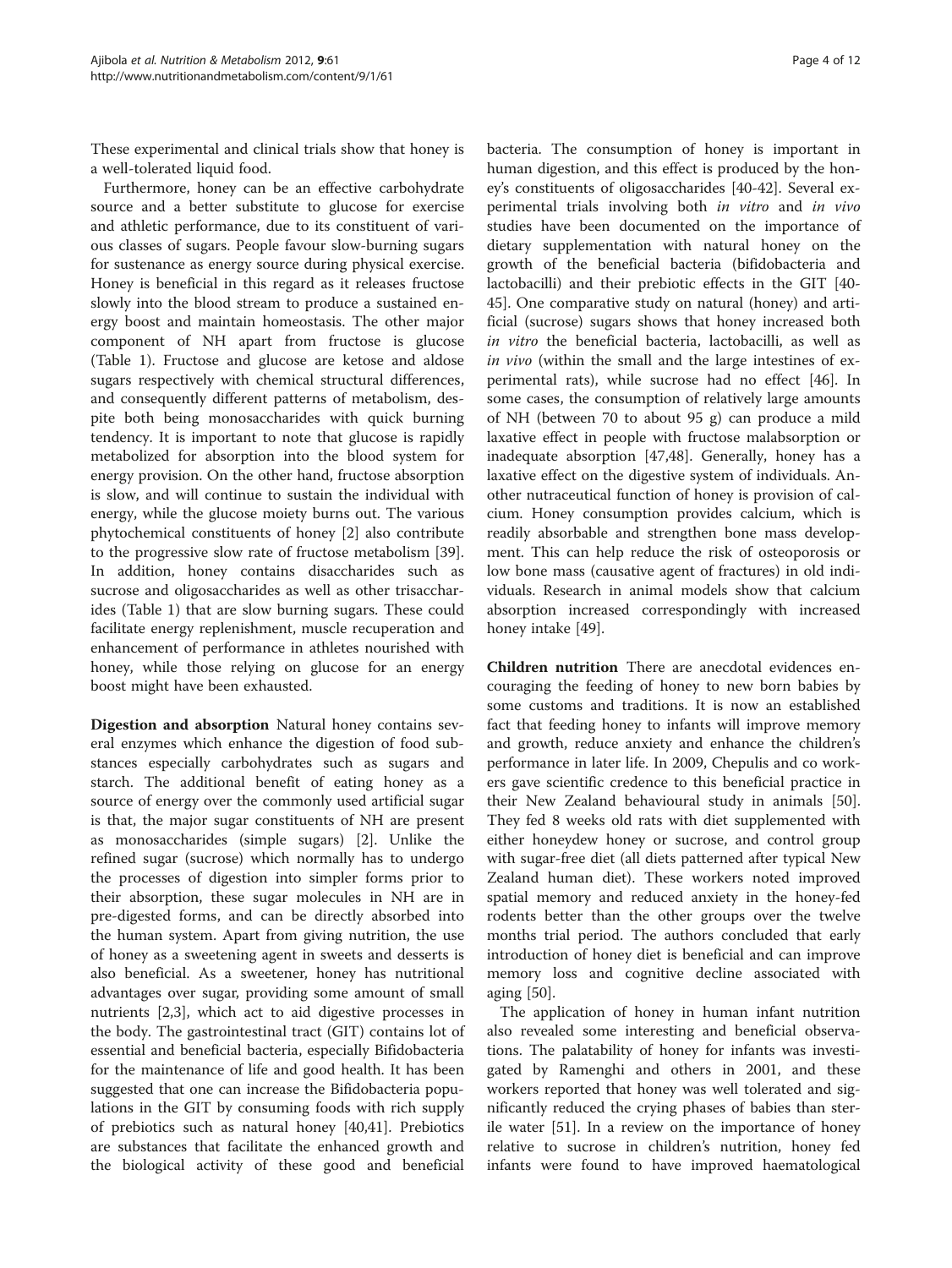profiles and calcium uptake, no digestion problem, lighter and thinner faeces, better skin colour, less susceptibility to diseases, and steady weight gain [\[52\]](#page-10-0). These beneficial effects produced by NH when included in infant formula are attributable to its effects in enhancing the gastrointestinal function which include the digestion process. The possible cause is the effect of the carbohydrate constituents, oligosaccharides in NH on intestinal flora of these children [\[53\]](#page-10-0). One will be doing well to children by giving honey to replace sweets and other sugary substances they are often inclined to eat.

# Medicinal properties of honey

Haematology and immunity Honey has been found to be beneficial to people suffering from anaemia. Ajibola et al. (2007) reported enhanced blood profiles in floral honey-fed adult rats [[4](#page-9-0)]. The study recorded improved haemoglobin concentration (iron constituent of NH played an important role in this), increased erythrocyte count and elevated haematocrit in the honey eaters. In another laboratory, Chepulis (2007) also documented enhanced haematology and immune response in rats fed 10% honeydew honey supplemented diet [[54\]](#page-10-0). The author noted higher lymphocyte count and increased neutrophil phagocytosis in NH-fed rats than control. This aligned with previous research that prebiotics can enhance immune function [[55,56\]](#page-10-0) and NH is known to contain the prebiotics, oligosaccharides [\[4](#page-9-0)[,40,57](#page-10-0)]. Human subjects administered with two honey treatments in a Californian study show that honey eaters have the benefit of haematoprotection in addition to blood proliferation [[27\]](#page-9-0). The researchers observed that the aqueous portion of the blood (plasma) is protected by honey. This is in agreement with the fact that most of the antioxidant components in processed honey are water soluble. In summarizing the facts that honey can be considered to be a satisfactory immuno-nutrient, some workers opine that the oral administration of natural honey can stimulate and increase the production of antibody during primary and secondary immune responses against the T-cells of the thymus-dependent as well as the thymus independent antigens [\[58\]](#page-10-0).

Oral health The use of NH can promote oral health and wellness. Molan opines that honey with high level of antibacterial activity has the potential to reduce the risk of dental caries [\[59](#page-10-0)]. In addition to the carioprotective effect of New Zealand manuka honey (a very potent antimicrobial honey), Molan and co-workers have shown from his extensive work on the influence of honey on oral health that honey prevents dental plaque, gingivitis, periodontics [\[60](#page-10-0)]. Other workers in different laboratories have also shown that honey is non-cariogenic or less

cariogenic than sucrose [\[61-64](#page-10-0)]. The carioprotective effect of honey has been adduced to its antibacterial property, which prevents the growth of the bacteria that can cause dental caries [\[59,62\]](#page-10-0). In one electron microscopy study, honey consumption was found to be safer and less inimical to oral health than drinking fruit juice [[65\]](#page-10-0). There was a report of the tooth enamel being eroded just ten minutes after the consumption of fruit juice, while honey ingestion delayed this observation till half an hour after the intake of NH, and this erosion of teeth was not even as prominent or visible as that observed in the fruit juice eaters. The plausible explanation for the less cariogenic effect of honey is the protective role of NH constituents which include calcium, fluoride, phosphorous and other colloidal honey components. In summary, it can be concluded that honey has constituents with cario-protective effect.

Gastroenterology Anecdotal evidences advocate the medicinal use of NH as therapeutic agent against the ailments of the GIT in the past [\[6](#page-9-0),[66](#page-10-0)-[69\]](#page-10-0). These are presently being supported by the global medicinal use of NH for the prevention, cure and the treatments of some GIT disorders such as ulcers, gastritis and gastroenteritis [[70-77](#page-10-0)]. Honey has been shown to be a gastroprotective agent. Its potency in inhibiting the activity of *Helicobac*ter pylori, that causes gastritis and peptic ulcers have been well documented [[78](#page-10-0)-[80\]](#page-10-0). In experimental rats, NH mitigated gastrointestinal assaults caused by alcohol, ammonia, aspirin and indomethacin [[70,71](#page-10-0),[74](#page-10-0),[75](#page-10-0)]. Two mechanisms have been proposed to be responsible for this protective action of honey. The first suggests that this effect is due to the antioxidant properties of honey. NH was found to maintain or enhance the level of nonprotein sulfhydyl substances (such as glutathione) in gastric tissue subjected to factors inducing ulceration [[70-73](#page-10-0)]. Similar observation was made when Anzer honey pre-treatment was used to prevent N-ethylmaleimide (NEM) -induced liver damage in rats [[81](#page-10-0)]. The findings imply that depletion of glutathione concentration plays an aetiological role in NEM-induced liver injury, and that the hepatoprotective effect of Anzer honey may be mediated through the sulfhydryl sensitive processes. The authors concluded that honey possess antioxidant properties.

According to some authors, the second mechanism of action being proposed shows that honey intake stimulates the sensory nerves in the stomach, and this proprioceptive effect is in response to capsaicin [\[70,73](#page-10-0)]. This mechanism involves the reduction of ulcer index, vascular permeability, and muscular activity of the stomach [\[77](#page-10-0)]. Other authors also explained this phenomenon by reporting the mitigating effect of dandelion honey intake against gastric juice acidity by more than 50% [\[82](#page-10-0)].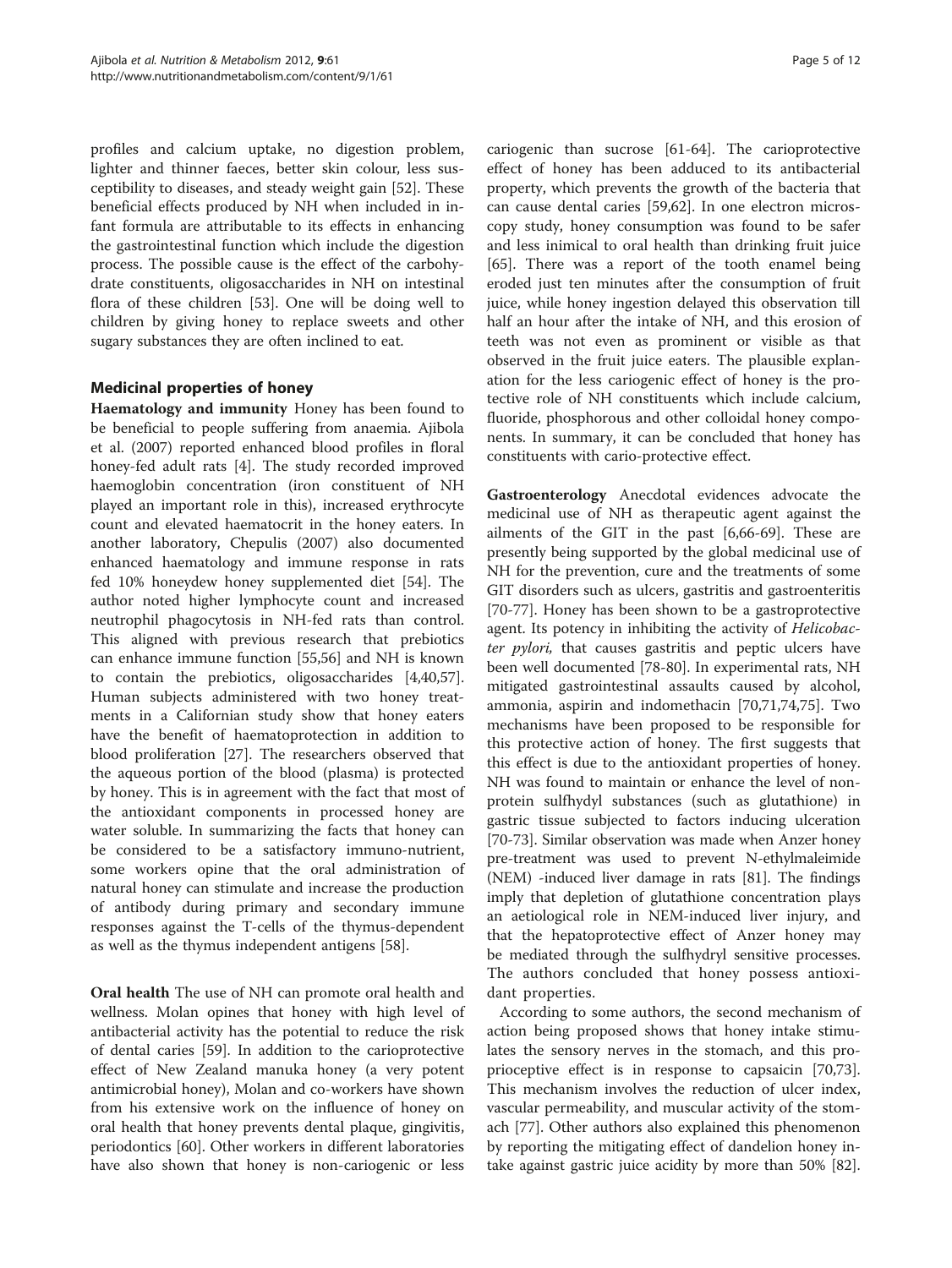One study reported a slower passage rate of gastric content of saccharides after the intake of NH than that after ingestion of a mixture simulating honey that is glucose and fructose mixture [[83\]](#page-10-0), and thus, mitigating diarrhoea. The clinical uses of honey in infants and children revealed shorter duration of diarrhoea caused by bacteria. In the same vein, NH also reduced the pathogenesis and duration of viral diarrhoea unlike that associated with the use of conventional antibacterial therapy [[84\]](#page-10-0). Honey was also found to be beneficial in maintaining blood-sugar levels. In honey, there is little water available to promote the growth of bacteria and yeast. In addition, honey's natural acidity inhibits some pathogens, as it has an amount of hydrogen peroxide and other substances contributing to its antibacterial effect [[18\]](#page-9-0).

Ophthalmology The use of honey in the treatment of eye diseases is well documented. The ancient people used honey from Attica [[85](#page-10-0)], and Indian lotus honey [[86\]](#page-10-0) as curative substances for eye disorders. The Indian locals still use NH as eye drops to cure eye disease till today [\[87](#page-10-0)-[89](#page-10-0)]. The Malian people used NH as a tradomedicinal therapeutic agent against measles. The NH was usually applied on the eyes to prevent the scarring effect of the cornea which occurs as a complication of the measles infection [\[90\]](#page-10-0). There was an astounding success reported from NH application in clinical trials of 102 patients with different ophthalmological disorders such as (blepharitis, conjunctivitis and keratitis), hitherto not responding to conventional treatment [\[91](#page-10-0)]. After the NH application under the lower eyelid like an eye ointment, improvement was seen in 85% of the cases, with no deterioration seen in any of the other 15%. However, a transient stinging sensation and redness of the eye was observed soon after putting honey in the eye, but not enough to halt the treatment in all the 102 cases in the trial. The use of NH application in ophthalmology in Asia and Eastern Europe has also been reported by Molan in the review on NH use in ophthalmology [\[16](#page-9-0)]. In one Indian Medical College, an Ophthalmic Surgeon successfully treated bacterial caused corneal ulcers with the topical application of NH [[92\]](#page-10-0). The same paper documented Meier referring to NH being used for the treatment of eyes discharging pus [\[92](#page-10-0)]. Molan (1999) also cited Russian authors, Mozherenkov and Prokof'eva that document a review on the use of honey in ophthalmology [[16\]](#page-9-0). The Russian authors observed antibacterial, antifungal and anti-inflammatory actions with the honey application to the eye under the lower eyelid [[93\]](#page-11-0). It has been used for the treatment of burns to the eye caused by chemical and thermal agents, as well as conjunctivitis, and corneal infections. This is usually done by the topical application of the undiluted NH on the affected eyes, or alternatively as a solution containing about 50% water, without any loss of potency [\[16](#page-9-0)].

Metabolic and cardiovascular effects It has been shown that honey intake ameliorates risk factors of metabolic and cardiovascular diseases in patients and healthy individuals at risk. Unlike refined sugars, diabetic patients can safely and harmlessly eat this natural and sweetest sugar (fructose)-containing product, natural honey. According to Costa-Neto (1999) reported by Santos and Antonini, the Pankararé tribe of Brazil even recommended honey's use for the treatment of diabetes mellitus, bronchitis, mycosis, and throat aches amidst other ailments [\[94,95\]](#page-11-0). Recently in our laboratory, we fed male and female rats with NH or sugar (golden syrup, GS) supplemented diet for 12 weeks from 7 days of age to compare their metabolic response, and see if NH is protective against metabolic syndrome (MetS). This MetS is a condition characterized by abdominal obesity, hyperglycaemia, hypertension and dyslipidaemia, and thus increased susceptibility to diabetes, kidney and heart diseases [[96,97](#page-11-0)]. In male rats, GS significantly increased ( $p < 0.05$ ) blood levels of metabolic substrates (glucose and triglycerides, TGs); and caused enhanced (p < 0.001) visceral adiposity, hypercholesterolemia, hyperinsulinemia, hepatomegaly and fatty liver. These CVDs and metabolic diseases' risk factors were not observed in the NH-fed rats in this trial. We concluded that honey is cardio-protective, and its (NH) consumption could not induce MetS [unpublished results]. These results confirmed the conclusion drawn from earlier study that substituting honey for refined carbohydrates was beneficial [[40\]](#page-10-0). Earlier researches from other laboratories and clinical trials further affirmed the metabolic and cardiovascular health significance of eating honey by recording some health profiles. These were reduction in the plasma levels of risk factors which include total cholesterol [\[19,20](#page-9-0)]; low density lipoprotein (LDL)-cholesterol [[19,20,](#page-9-0)[98](#page-11-0)]; TGs [[19,24](#page-9-0),[31](#page-9-0)]; glucose in normal and diabetic patients [[19,20](#page-9-0)]; C-reactive protein [\[19,20\]](#page-9-0); while the health indices elevated in the blood were high density lipoprotein (HDL) cholesterol [\[19,20,25,](#page-9-0)[40](#page-10-0)]. In addition, other workers recorded higher plasma antioxidants levels in rats nurtured with natural honey relative to fructose-fed rats, and consequently low susceptibility of these subjects to CVDs [\[40](#page-10-0)].

Chemotherapy and wounds management Honey has antiseptic properties, good for treating burns, infected surgical wounds and ulcers. Glenys Round, a Cancer Specialist and Julie Betts in Waikato Hospital, New Zealand reported excellent results of the therapy from patients with fungating wounds, recalcitrant leg ulcers and pressure sores using the Unique Manuka Factor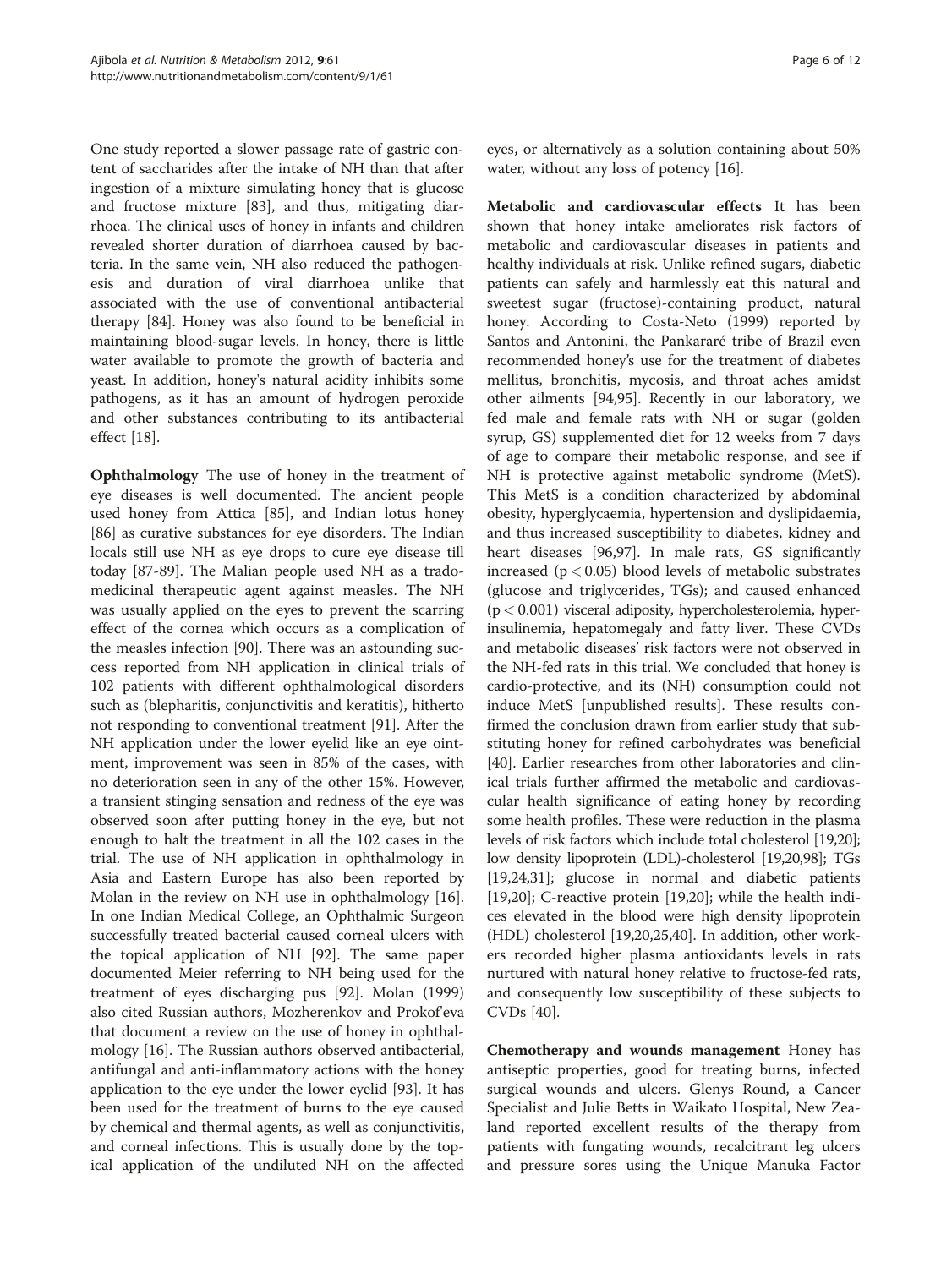(UMF)-containing honey known as manuka honey [\[99](#page-11-0)]. According to the Specialist, the application of honey dressings was used in these patients (including those with cancer broken through the skin), after failure of healing from conventional treatments which include radiation therapy. Another Researcher successfully treated experimental surgical wounds in Nigerian Dwarf goats with blossom honey. He observed epithelialisation and significantly higher contraction of the NH treated wounds relative to untreated wounds [[13\]](#page-9-0). Other several workers had also used honey for the same purpose in human surgical wards and on experimental animals [[100-105\]](#page-11-0). A comprehensive review of effect of honey on wounds is available elsewhere [\[16\]](#page-9-0).

Antimicrobial activity Natural honey is a very potent broad spectrum antibiotic which most multi-resistant bacteria are found sensitive to (Table 4). Alvarez-Suarez and co-workers confirm this in their report and opine that antimicrobial activity is present in all types of honey [[106\]](#page-11-0). The workers suggest that hydrogen peroxide formation may play an important role as antibacterial natural products for minimizing the invasive effects of bacterial infections in the native monofloral Cuban honeys analysed. Although, the Cuban honeys varied in their chemical constituents' values, all still exhibit antimicrobial

Table 4 List of Bacteria and other Organisms found to be sensitive to honey\*

| <b>Actinomyces pyogenes</b> | Pseudomonas aeruginosa           |
|-----------------------------|----------------------------------|
| Bacillus anthracis          | Rubella virus                    |
| Campylobacter coli          | Salmonella cholerae-suis         |
| Campylobacter jejuni        | Salmonella typhi                 |
| Candida albicans            | Salmonella typhimurium           |
| Corynebacterium diphtheria  | Serrata marcescens               |
| Echinococcus parasite       | Shigella species                 |
| Enterococcus avium          | Staphylococcus aureus            |
| Enterococcus faecalis       | Streptococcus agalactiae         |
| Enterococcus faecium        | Streptococcus dysgalactiae       |
| Enterococcus raffinosus     | Streptococcus faecalis uberis    |
| Epidermophyton floccosum    | Streptococcus mutans             |
| Escherichia coli            | Streptococcus pneumonia          |
| Haemophilus influenza       | Streptococcus pyogenes           |
| Helicobacter pylori         | Streptococcus uberis             |
| Klebsiella pneumonia        | Serrata marcescens               |
| Leishmania parasite         | Shigella species                 |
| Microsporum canis           | Trichophyton mentagrophytes      |
| Microsporum gypseum         | Trichophyton mentagrophytes var. |
| Mycobacterium tuberculosis  | Trichophyton tonsurans           |
| Nocardia asteroids          | Trichophyton rubrum              |
| Proteus species             | Vibrio choleriae                 |
|                             |                                  |

\*Adapted from [[18](#page-9-0)[,107](#page-11-0),[108](#page-11-0)].

activity against both Gram-positive and Gram-negative bacteria which include Bacillus subtilis, Pseudomonas aeruginosa, Staphylococcus aureus and Escherichia coli [[106](#page-11-0)]. The bacteria and other micro-organisms infections responsive to NH treatment are listed in Table 4.

In their various studies with about 200 New Zealand (Manuka and non-Manuka) honeys, Molan and coworkers are of the opinion that differences exist in the antibacterial and antifungal activities, although all exhibit potency [[107-110\]](#page-11-0). Other pathogenic microbes reported to be susceptible to honey treatment are Candida albicans, Rubella virus, Trichophyton mentagrophytes, and Leishmania parasites [[109,111](#page-11-0)-[113](#page-11-0)], as shown in Table 4.

Adverse effects NH like any other natural foods can also be exposed to contamination by antibiotics, pesticides, heavy metals and other toxic compounds [[114](#page-11-0)]. These poisonous substances can result from disease control, accidental exposure, environmental hazards and inimical human practices [\[115,116](#page-11-0)]. It was reported that European health authorities found lead (Pb) in honey bought from India in early 2010 [\[115\]](#page-11-0). The presence of contaminants in Indian honeys was confirmed a year later in a test by the Indian Export Inspection Council. The findings showed the presence of lead and at least two antibiotics in almost 23% of the 362 test samples of honey meant for export [[115](#page-11-0)]. The antibiotics could have been the residual effect of treatment and control of infection in honey-bees. A link to this hypothesis is the almost simultaneous, coincidental control of the bacterial epidemic of foulbrood disease in bee hives by Chinese beekeepers, with the use of several antibiotics manufactured in India for animal use, including chloramphenicol [[115\]](#page-11-0). Medical researchers had shown that treatment of children with chloramphenicol as an antibiotic can cause susceptibility to DNA damage and carcinogenicity. The amount of chloramphenicol found in NH although minute, according public health experts, could cause a severe, fatal reaction such as aplastic anaemia in about one out of 30,000 people [\[115\]](#page-11-0). This led to the ban placed on honeys originating from China by the United States of America agency, Food and Drug Administration (FDA).

The high concentration of heavy metals in honey can be a source of illness to human beings. Heavy metals are chemical elements with a specific gravity that is at least five times the specific gravity of water. The heavy metals that are of concern in NH production and apicultural practices are listed in Tables [2](#page-1-0) and [3.](#page-2-0) In small quantities, some heavy metals are nutritionally essential for a healthy life. These are referred to as the trace elements, and are listed under minerals in Table [2.](#page-1-0) The nonessential elements associated with NH are often absent or present in very minute and insignificant levels. These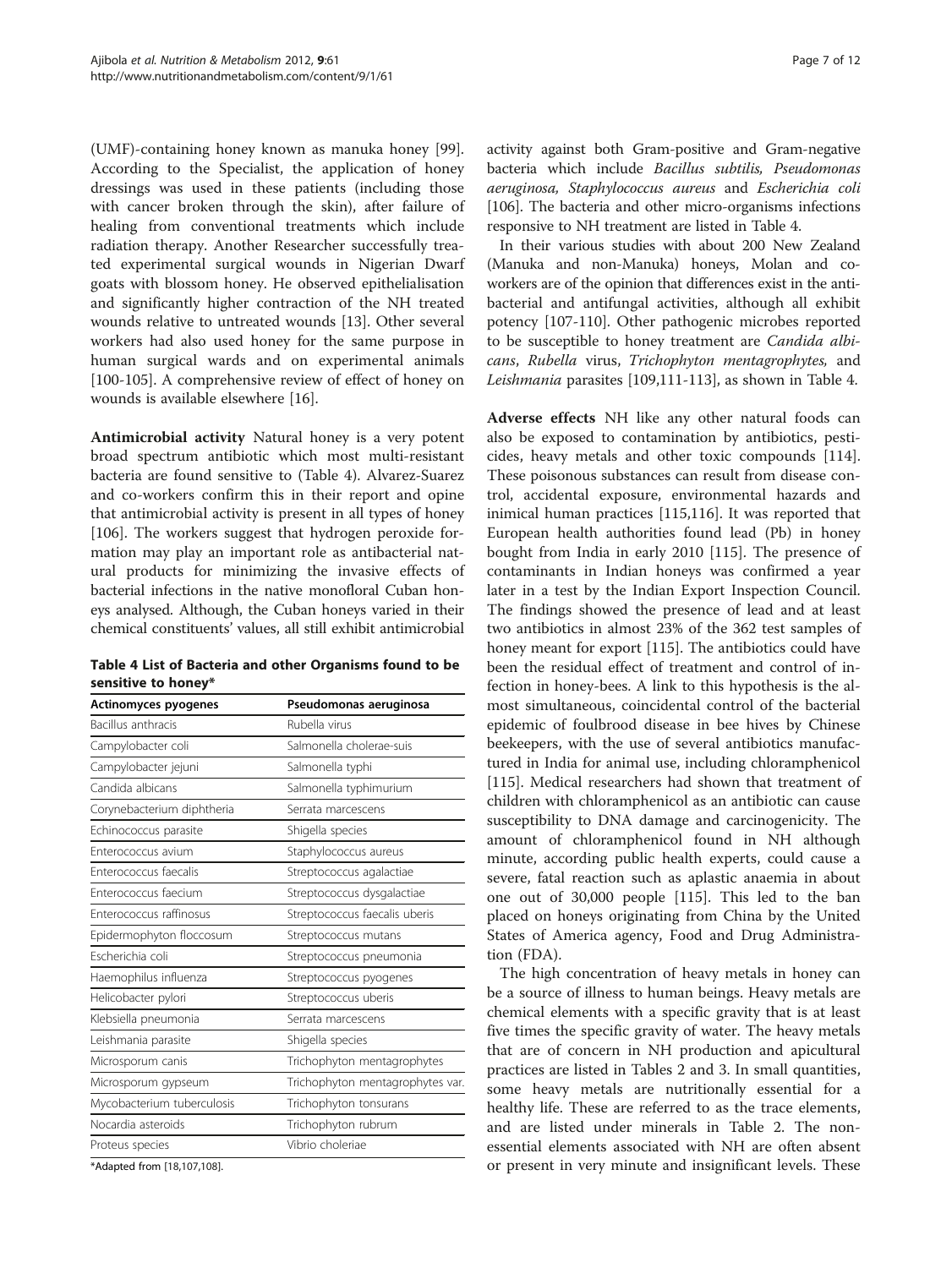heavy metals of no biological and chemical significance identified in Table [3](#page-2-0) are cobalt, molybdenum and nickel. However, there are certain heavy metals present in honey above permissible levels by pollution standards leading to toxicity [[116](#page-11-0)]. The poisoning is due to these heavy metals' inability to be metabolized by the body, thus leading to their being accumulated to toxic levels within the human or animal soft tissues without being degraded or destroyed. It has been reported that Pb can cause damage of brain, kidney, nervous system and red blood cells. The other health problems caused by heavy metals toxicity include headache, metabolic abnormalities, respiratory disorders, nausea and vomiting [\[117\]](#page-11-0).

The use of agrochemicals in growing of flowers causes contamination of nectar with heavy metals [[2\]](#page-9-0), such as arsenic (As), cadmium (Cd) and Pb. These three heavy metals (As, Cd, Pb) have been identified in the priority list of top 20 hazardous substances compiled by an agency of the United States of America Department of Health and Human Services, known as The Agency for Toxic Substances and Disease Registry (ATSDR) in 2001. [[118](#page-11-0)]. According to ATSDR, As is the most hazardous and toxic substance, being the first on the Agency's priority list, closely followed by Pb as second, while Cd ranked seventh on the list. Arsenic poisoning could result from environmental contamination through the use of pesticides and paints manufacturing [\[118](#page-11-0)]. The limited sources of As pollution might be the reason for lack of As contaminated honey cases being reported, despite the severity of its hazard. Cd contaminated honey could be as a result of its (Cd) use in Pb and zinc (Zn) mining; use of pesticides; and improper handling and disposal of old, used Cd batteries. Nonetheless, Cd concentration in NH is 0 to 0.0001 mg/100 g honey (Table [3\)](#page-2-0), probably due to its similar limited sources of environmental pollution like arsenic, and legislation on protection against occupational health [[118](#page-11-0)]. These showed that this natural food (NH) can be said to be safe from two of the three most hazardous contaminants. However, it is known that heavy metal poisoning results from long term low level exposure to contaminants [\[114,118\]](#page-11-0). Hence, no effort should be spared at ensuring the availability of wholesome NH devoid of toxic heavy metals especially Pb, which is the most commonly encountered top hazardous substance of the three identified by ATSDR as being associated with NH.

The other factors causing metal contamination of NH are the methods of honey harvesting, processing and storage. Most small scale local beekeepers use low cost metallic containers due to low purchasing power [\[115](#page-11-0)]. Thus, the acidic nature (pH  $3.2 - 4.5$ ) of NH (Table [1](#page-1-0)) corrodes the metal containers [[115,119\]](#page-11-0). Lead is the most documented of all heavy metals causing honey contamination [\[114-116](#page-11-0)], due to the various health

problems it causes. The possible reason for its presence in different types of honey from several geographic locations could be as a result of the high concentration of Pb in the air due to oil extraction and automobile exhaust emissions [[116\]](#page-11-0). Another environmental factor causing high Pb presence in honey could be due to poor waste disposal of paints, printing materials such as ink, as well as used dry batteries in some places [\[114](#page-11-0)]. The other heavy metals of public health importance found in NH apart from As, Cd and Pb are chromium (Cr) and zinc (Zn) (Table [3](#page-2-0)). The contact of honey with stainless steel surfaces during honey production can also generate a high Cr content, due to the corrosive effect of honey acidity. It has also been documented that NH storage in galvanized containers can be a source of Zn contamination [\[114,120\]](#page-11-0). Therefore it is important to take into account the type and quality of equipment used to produce and store honey after harvesting as the possible sources of honey contamination with heavy metals. In addition, the increasing overwhelming demand of this natural product necessitates the promotion of all feasible activities towards ensuring quality [[115\]](#page-11-0). This would increase the production of residue-free and wholesome honey for domestic and international consumption [[121\]](#page-11-0). The safety of consumers and the high global demand for quality honey make international legislation on the food imperative.

The concern of Paediatricians, microbiologists, nurses, Care-givers in health centres and maternity homes as well as other health professionals for infants is in regard to the presence of toxic bacteria, Clostridium (Cl.) botulinum in natural honey. Since this bacterium may be present in natural foods, and honey mostly being a nonsterilized packaged food, the risk of contamination cannot be ruled out. In order to avoid the exposure of infants with immature GIT to the risk of contamination with *Cl. botulinum* and its toxin-producing spores, it is advisable not to feed infants that are below one year old with raw honey. However, in order to alleviate the concern of introducing Clostridial infection through this natural product, honey can be sterilized by gamma irradiation without any loss of NH's properties [\[60](#page-10-0)]; thus, preventing contamination without reducing its nutraceutical value and potency.

# Honey and wealth

NH Production and consumption Natural honey production is of high economic importance globally. The cost of honey production is minimal compared with the high returns on the investment. It has been estimated that the global market for wound care annually is between two to six billion US dollars. If part of this huge sum is used to procure the recently developed hi-tech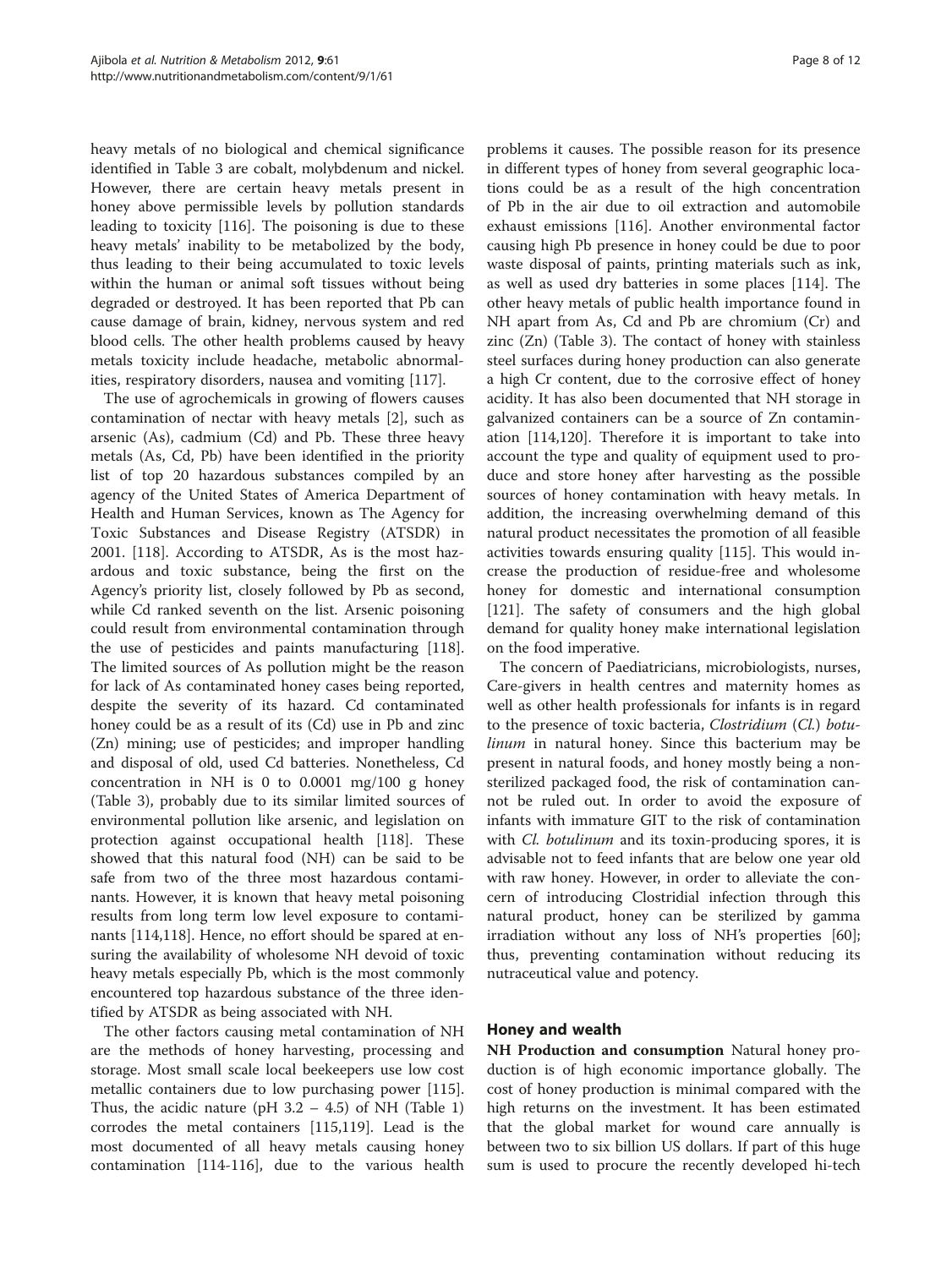honey dressings, it will go a long way to improve honey production. However, little attention is given to this high-yielding enterprise known as apicultural practice. According to the information on honey production and consumption available at<http://www.apiservices.com/>, the present annual world honey production is about 1.2 million tons, which is less than 1% of the total sugar production. The consumption of honey differs strongly from country to country. The major honey exporting countries China and Argentina have small annual consumption rates of 0.1 to 0.2 kg per capita. NH consumption is higher in developed countries, where the home production does not always meet the market demand. In the European Union, which is both a major honey producer and importer, the annual consumption *per capita* varies from medium  $(0.3 - 0.4 \text{ kg})$  in Denmark, France, Great Britain, Italy and Portugal to high consumers (1.0 – 1.8 kg) in Austria, Germany, Greece, Hungary and Switzerland. In countries such as Australia, Canada and United States of America, the average per capita consumption is 0.6 to 0.8 kg/year [\[122](#page-11-0)]. According to FAO (Food and Agriculture Organization of the United Nations) reports of 2005, China is the world largest producer of honey. Other top producers of natural honey are Argentina, Turkey and the United States of America [[123\]](#page-11-0). The significant regional producers of honey include Turkey (ranked third worldwide) and Ukraine (ranked fifth worldwide) [\[7](#page-9-0)[,124\]](#page-11-0). Mexico is also known as an important NH producer, providing about 10% of the world's supply. There is urgent need to increase NH production by all countries worldwide to meet the high global demand of honey, which is adjudged an important substitute of refined sugars and conventional medicaments.

Apicultural practices Apiculture is the practice of keeping honey bees (Apis indica, Apis mellifera) for its products such as NH, wax, propolis, pollens, cerume (a mixture of wax and propolis) etc. It has been shown that NH and its by-products are natural resources, yet to be taken full advantage of as economic earner of little investment with huge returns [\[121-125](#page-11-0)]. However, apart from honey and its by-products used for nourishment and medicine, the honey-bees and larvae also serve as source of protein for some people [[94,95,125](#page-11-0)]. These communities harbour stingless bees, a South American species restricted to Brazil, Paraguay, and Columbia [\[95](#page-11-0)]. According to Bertoni reported by [\[95\]](#page-11-0) this species are the best honey producer, but the honey is always somewhat acidic [\[126\]](#page-11-0), good as an antibiotic. Ethno-entomologists should exploit the trait of honey prolificacy of this species, and also control the acidity of their product (for use as food). This will afford production of more honey, devoid of undesirable quality. Apicultural practices can improve economic earnings of most countries especially in the sub-Sahara African countries and other parts of the globe with forest reserves. Previous studies have shown that bees are integral inseparable part of the ecosystem. According to Costa-Neto 1998, 1999, there are no forests without bees, and there are no bees isolated from the forests [\[94,126](#page-11-0)]. Bee keeping can improve small scale and cottage industries, boost foreign earnings from export especially by sub Saharan African countries with vast expanses of unused land spaces and forest reserves.

# Conclusion

The intake of honey as food and medicine resulted in high nutritional benefit and therapeutic promise. The botanical origin plays prominent roles on the bioavailability of NH phytochemical compounds, which consequently has effects on the biological activity of honey. However, irrespective of the floral source, variety and number (mono, polyfloral or blended); honey type (blossom or honeydew honey, Manuka or non-Manuka); concentration (diluted or undiluted); bee (sting or stingless), all contain antioxidants and exhibit various degree of biochemical activities attributable to NH's potency and value as a nutraceutical agent. The sources and adverse effects of NH contamination identified should be prevented. This could promote the availability of residue-free honey and a wholesome natural product for domestic consumption and international market. This would also help to prevent health problems associated with NH toxicity, especially the most commonly encountered Pb poisoning. Apicultural practices should be encouraged and beekeeping increased especially in countries with avalanche of forests. This will increase NH production worldwide and boost the availability of honey, which is adjudged an important substitute of refined sugars and conventional medicaments. Furthermore, this will facilitate NH's use as a cheap source of energy nutrient, and as an alternative and economical medicament for most ailments. The stingless bees hitherto restricted to Brazil could be introduced to other parts of the world. The Ethno-entomologists, other Scientists and Apiculturists have roles to play in this development. This will improve apicultural practices especially among people who are sceptical of harm from sting honey bees. The cost of honey production will reduce, and domestic consumption as well as income from export will increase.

# Abbreviations

As: Arsenic; ATSDR: Agency for Toxic Substances and Disease Registry; Cd: Cadmium; Cr: Chromium; CVDs: Cardiovascular diseases; GI: Glycaemic index; GIT: Gastrointestinal tract; GS: Golden syrup; HDL: High density lipoprotein; LDL: Low density lipoprotein; MetS: Metabolic syndrome; NEM: N-ethylmaleimide; NH: Natural honey; Pb: Lead; ROS: Reactive oxygen species; TGs: Triglycerides; UMF: Unique Manuka Factor; Zn: Zinc.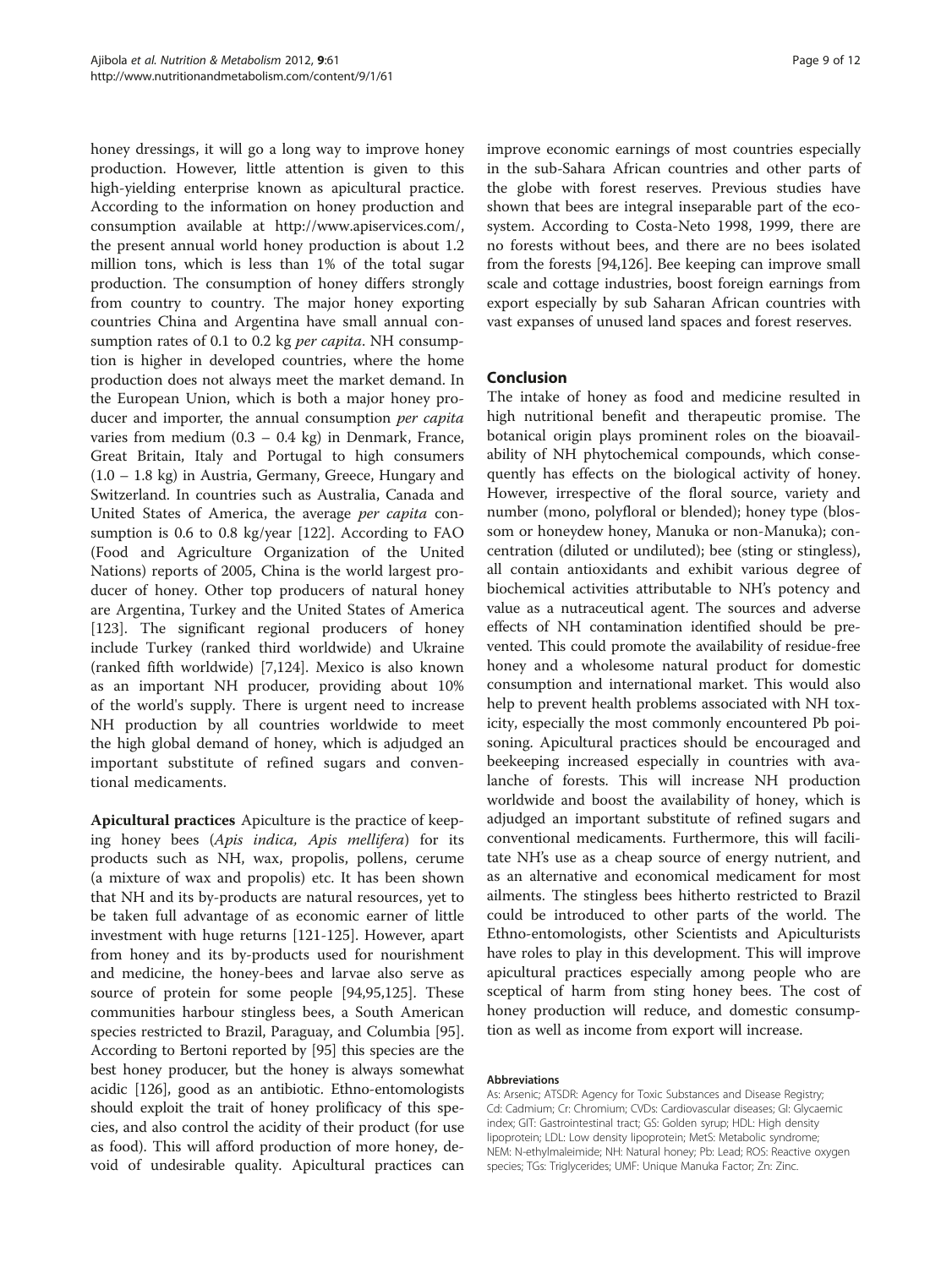#### <span id="page-9-0"></span>Competing interests

The authors declare that they have no competing interests.

#### Acknowledgements

The Doctoral study that led to this review was supported by grants from the Education Trust Fund (ETF), Abuja Nigeria; and the University of the Witwatersrand, Johannesburg, South Africa.

#### Author details

<sup>1</sup>Department of Physiology, Faculty of Basic Medical Sciences, Olabisi Onabanjo University, Ikenne campus 121002, Ogun State, Nigeria. <sup>2</sup> Department of Veterinary Anatomy and Physiology, Faculty of Veterinary Science, University of Pretoria, Onderstepoort, South Africa. <sup>3</sup>School of Physiology, Faculty of Health Sciences, University of the Witwatersrand, 7 York Road, Parktown 2193, South Africa. <sup>4</sup>Department of Physiology, Faculty of Basic Medical Sciences, Olabisi Onabanjo University, Ikenne campus 121002, Ogun State, Nigeria.

#### Authors' contributions

KHE mooted the idea of the review; AA carried out the literature search; and AA, KHE and JPC wrote the paper. All authors read and approved the final manuscript.

#### Authors' information

AA, Senior Lecturer, Department of Physiology, Faculty of Basic Medical Sciences, Olabisi Onabanjo University, Ikenne campus, Ikenne 121002, Ogun State, Nigeria. KHE, Associate Professor, School of Physiology, Faculty of Health Science, University of the Witwatersrand, 7 York Road, Parktown 2193, South Africa. JPC, Senior Lecturer, Department of Veterinary Anatomy and Physiology, Faculty of Veterinary Science, University of Pretoria, Onderstepoort, South Africa.

#### Received: 17 March 2012 Accepted: 20 June 2012 Published: 20 June 2012

#### References

- Crane E: History of honey. In Honey, A Comprehensive Survey. Edited by Crane E. London: William Heinemann; 1975:439–488.
- 2. White JW, Doner LW: Honey composition and properties: Beekeeping in the United States. Agric Handbook 1980, 335:82–91.
- 3. Boadanov S, Jurendic T, Sieber R, Gallmann P: Honey for Nutrition and Health: A Review. J Am Coll Nutr 2008, 27(6):677–689.
- 4. Ajibola A, Idowu GO, Amballi AA, Oyefuga OH, Iguot IS: Improvement of some haematological parameters in albino rats with pure natural honey. J Biol Sci Res 2007, 2:67–69.
- 5. An-Nahl (The Bee) 16, 1 128: The Holy Qur'an, English translation of the meanings and Commentary. The Presidency of Islamic Researches, IFTA, Call and Guidance. Al-Madinah Al-Munawarah: Kingdom of Saudi Arabia: King Fahd Holy Qur'an Printing Complex; 1990:730–773. 1410 A.H.
- 6. Al-Bukhari M: Sahih Bukhari Nazi Publications. 3 Rev Editionth edition. Chicago LISA: 740A.D; 1976.
- 7. An-Nahl (The Bee) 16, 68 69: The Holy Qur'an, English translation of the meanings and Commentary. The Presidency of Islamic Researches, IFTA, Call and Guidance. Al-Madinah Al-Munawarah: Kingdom of Saudi Arabia: King Fahd Holy Qur'an Printing Complex; 1990:753. 1410 A.H.
- 8. Exodus 33, 3: The Holy Bible. Authorised King James Version. New York: Oxford University Press; 1972.
- 9. Judges 14, 8: The Holy Bible. Authorised King James Version. New York: Oxford University Press; 1972.
- 10. Mathew 3, 4: The Holy Bible. Authorised King James Version. New York: Oxford University Press; 1972.
- 11. Proverb 24, 13: The Holy Bible. Authorised King James Version. New York: Oxford University Press; 1972.
- 12. Jones R: Honey and healing through the ages. In Honey and healing. Edited by Munn P, Jones R. Cardiff: International Bee Research Association IBRA; 2001.
- 13. Ajibola AA: Honey in the post-surgical wound management in goats. (DVM dissertation) Nigeria. Nigeria: Univ of Ibadan; 1995:51.
- 14. Molan P: The role of honey in the management of wounds. J Wound Care 1999, 8:415–418.
- 15. Molan P: Brief review of honey as a clinical dressing. Aust J Wound Manage 1998, 6:148–158.
- 16. Molan P: Why honey is effective as a medicine. 1. Its use in modern medicine. Bee World 1999, 80:79-92.
- 17. Al-Quassemi R, Robinson RK: Some special nutritional properties of honey a brief review. Nutr Food Sci 2003, 33:254–260.
- 18. Molan P: Why honey is effective as a medicine. 2. The scientific explanation of its effects. Bee World 2001, 82:22–40.
- 19. Al-Waili NS: Natural honey lowers plasma glucose, C-reactive protein, homocysteine, and blood lipids in healthy, diabetic, and hyperlipidemic subjects: Comparison with dextrose and sucrose. J Med Food 2004, 7:100–107.
- 20. Yaghoobi N, Al-Waili N, Ghayour-Mobarhan M, Parizadeh SM, Abasalti Z, Yaghoobi Z, Yaghoobi F, Esmaeili H, Kazemi-Bajestani SM, Aghasizadeh R, Saloom KY, Ferns GA: Natural honey and cardiovascular risk factors; effects on blood glucose, cholesterol, triacylglycerol, CRP, and body weight compared with sucrose. Sci World J 2008, 8:463-469.
- 21. Al-Waili NS, Boni NS: Natural honey lowers plasma prostaglandin concentrations in normal individuals. J Med Food 2003, 6:129–133.
- 22. Inoue K, Murayarna S, Seshimo F, Takeba K, Yoshimura Y, Nakazawa H: Identification of phenolic compound in manuka honey as specific superoxide anion radical scavenger using electron spin resonance (ESR) and liquid chromatography with colorimetric array detection. J Sci Food Agric 2005, 85:872-878.
- 23. Munstedt K, Hoffmann S, Hauenschild A, Bulte M, von-Georgi R, Hackethal A: Effect of honey on serum cholesterol and lipid values. J Med Food 2009, 12(3):624–628.
- 24. Ajibola A: Chamunorwa JP, Erlwanger KH: Comparative effects of honey and sugar on the morphometry of viscera in growing Sprague-Dawley rats (Rattus norvegicus). In Book of Abstract of 31st Scientific Conference: 7–9 September 2011. Sokoto: Physiological Society of Nigeria (PSN); 2011:9.
- 25. Chepulis L, Starkey N: The long-term effects of feeding honey compared to sucrose and a sugar-free diet on weight gain, lipid profiles, and DEXA measurements in rats. J Food Sci 2008, 73(1):S1-S7.
- 26. Al-Waili NS: Effects of daily consumption of honey solution on hematological indices and blood levels of minerals and enzymes in normal individuals. J Med Food 2003, 6:135–140.
- Schramm DD, Karim M, Schrader HR, Holt RR, Cardetti M, Keen CL: Honey with high levels of antioxidants can provide protection to healthy human subjects. J Agric Food Chem 2003, 51:1732–1735.
- 28. Frankel SM, Robbinson GE, Berenbaum MR: Antioxidant capacity and correlated characteristics of 14 unifloral honeys. J Apicultural Res 1998, 37:27–31.
- 29. Alvarez-Suarez JM, Tulipani S, Romandini S, Bertoli E, Battino M: Contribution of honey in nutrition and human health: a review. Mediterranean J Nutr Metab 2010, 3:15-23.
- 30. Kreider RB, Rasmussen CJ, Lancaster SL, Kerksick C, Greenwood M: Honey: An alternative sports gel. Strength Conditioning J 2002, 24:50-51.
- 31. Earnest CP, Lancaster SL, Rasmussen CJ, Kerksick CM, Lucia A, Greenwood MC, Almada AL, Cowand PA, Kreider RB: Low versus high glycemic index meals carbohydrate gel ingestion during simulated 64 km cycling time trial performance. J Strength Cond Res 2004, 18:466–472.
- Al-Waili N: Intrapulmonary administration of natural honey solution, hyperosmolar dextrose or hypoosmolar distill water to normal individuals and to patients with type-2diabetes mellitus or hypertension: Their effects on blood glucose level, plasma insulin and C-peptide, blood pressure and peaked expiratory flow rate. Eur J Med Res 2003, 8:295–303.
- 33. Ahmad A, Azim MK, Mesaik MA, Khan RA: Natural honey modulates physiological glycemic response compared to simulated honey and D-glucose. J Food Sci 2008, 73:H165–H167.
- Bahrami M, Ataie-Jafari A, Hosseini S, Foruzanfar MH, Rahmani M, Pajouhi M: Effects of natural honey consumption in diabetic patients: An 8-week randomized clinical trial. Int J Food Sci Nutr 2009, 60:618–626.
- 35. Erejuwa OO, Gurtu S, Sulaiman SA, Wahab MS, Sirajudeen KN, Salleh MS: Hypoglycemic and antioxidant effects of honey supplementation in streptozotocin-induced diabetic rats. Int J Vitam Nutr Res 2010, 80:74–82.
- Erejuwa OO, Sulaiman SA, Wahab MS, Sirajudeen KN, Salleh MS, Gurtu S: Glibenclamide or metformin combined with honey improves glycemic control in streptozotocin induced diabetic rats. Int J Biol Sci 2011, 7:244–252.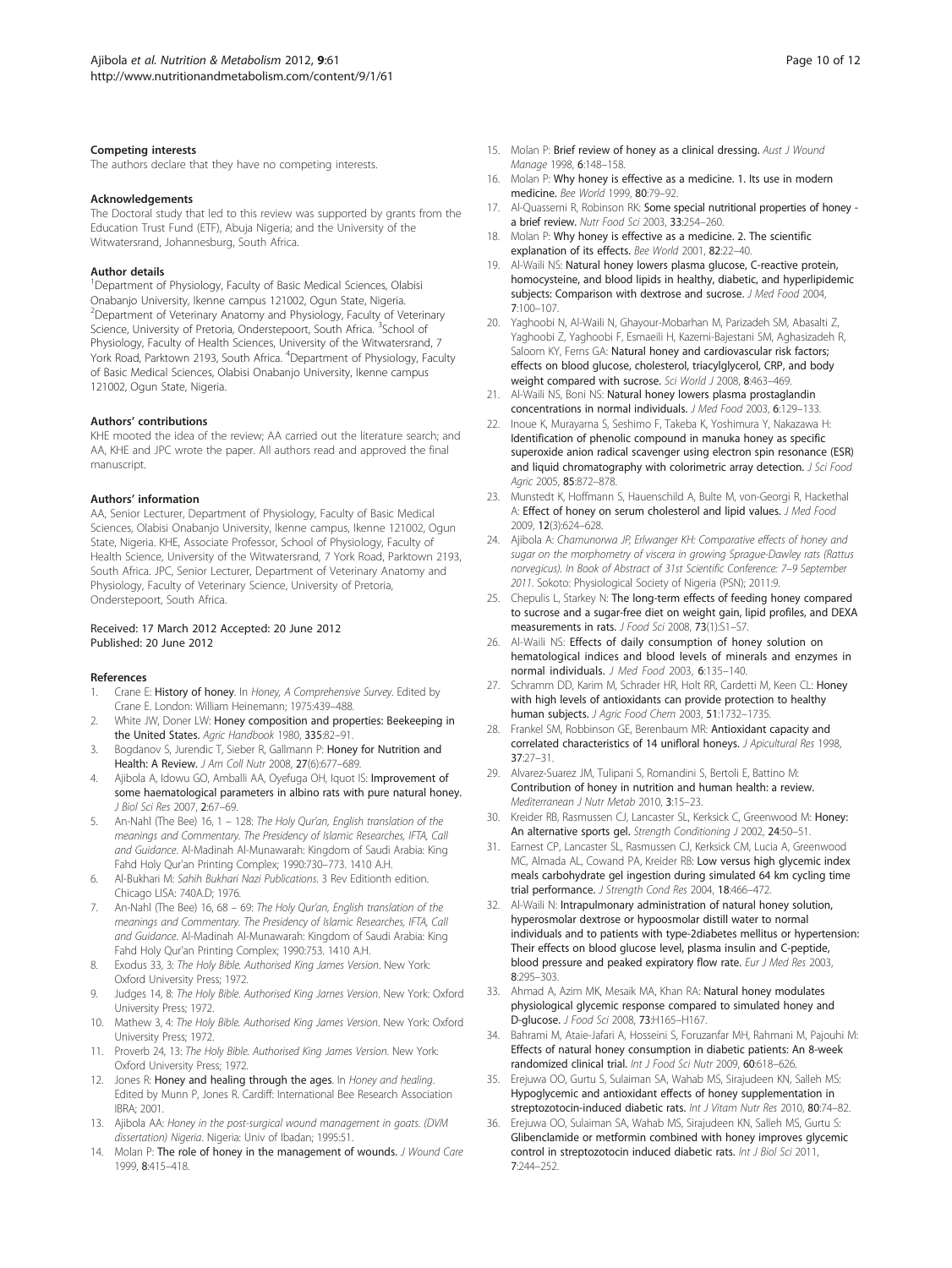- <span id="page-10-0"></span>37. Cortés ME, Vigil P, Montenegro G: The medicinal value of honey: A review on its benefits to human health, with a special focus on its effects on glycemic regulation. Cien Inv Agr 2011, 38:303–317.
- 38. Erejuwa OO, Sulaiman SA, Wahab MS: Fructose might contribute to the hypoglycemic effect of honey. Molecules 2012, 17:1900–1915.
- 39. Herman RH, Zakim D: Fructose Metabolism 1. The Fructose Metabolic Pathway. Am J Clin Nutr 1968, 21(3):245-249.
- 40. Busserolles J, Gueux E, Rock E, Mazur A, Rayssiquier Y: Substituting honey for refined carbohydrates protects rats from hypertriglyceridemic and prooxidative effects of fructose. J Nutr 2002, 132(11):3379–3382.
- 41. Sanz ML, Polemis N, Morales V, Corzo N, Drakoularakou A, Gibson GR, Rastall RA: In vitro investigation into the potential prebiotic activity of honey oligosaccharides. J Agric Food Chem 2005, 53:2914–2921.
- 42. Yun YW: Fructooligosaccharides occurrence, preparation and application. Enzyme Microb Technol 1996, 19:107–117.
- 43. Ustunol Z, Gandhi H: Growth and viability of commercial Bifidobacterium spp. on honey sweetened skim milk. J Food Prot 2001, 64(11):1775–1779.
- 44. Kajiwara S, Gandhi H, Ustunol Z: Effect of honey on the growth of and acid production by human intestinal Bifidobacterium spp An in vitro comparison with commercial oligosaccharides and inulin. J Food Prot 2002, 65:214–218.
- 45. Shin HS, Ustunol Z: Carbohydrate composition of honey from different floral sources and their influence on growth of selected intestinal bacteria: An in vitro comparison. Food Res Int 2005, 38:721–728.
- 46. Shamala TR, Jyothi YS, Saibaba P: Stimulatory effect of honey on multiplication of lactic acid bacteria under in vitro and in vivo conditions. Lett Appl Microbiol 2000, 30:453–455.
- 47. Ladas SD, Haritos DN, Raptis SA: Honey may have a laxative effect on normal subjects because of incomplete fructose absorption. Am J Clin Nutr 1995, 62:1212–1215.
- 48. Ladas SD, Raptis SA: Honey, fructose absorption, and the laxative effect. Nutrition 1999, 15:591–592.
- 49. Ariefdjohan MW, Martin BR, Lachcik PJ, Weaver CM: Acute and chronic Effects of honey and its carbohydrate constituents on calcium absorption in rats. J Agric Food Chem 2008, 56:2649–2654.
- 50. Chepulis LM, Starkey NJ, Waas JR, Molan PC: The effects of long-term honey, sucrose or sugar-free diets on memory and anxiety in rats. Physiol Behav 2009, 97:359–368.
- 51. Ramenghi LA, Amerio G, Sabatino G: Honey, a palatable substance for infants: from De Rerum Natura to evidence-based medicine. Eur J Pediatr 2001, 160:677–678.
- 52. Bianchi EM: Honey: Its importance in children's nutrition. Amer Bee J 1977, 117:733.
- 53. Rivero-Urgell M, Santamaria-Orleans A: Oligosaccharides: application in infant food (review). Early Hum Dev 2001, 65:43–52.
- 54. Chepulis LM: The effects of honey compared with sucrose and a sugarfree diet on neutrophil phagocytosis and lymphocyte numbers after long-term feeding in rats. J. Compl Integrat Med 2007, 4(1):1-7
- 55. Schley PD, Field CJ: The immune-enhancing effects of dietary fibres and prebiotics. Br J Nutr 2002, 87:S221–S230.
- 56. Yamada K, Tokunaga Y, Ikeda A, et al: Dietary effect of quar gum and its partially hydrolyzed product on the lipid metabolism and immune function of Sprague Dawley rats. Biosci Biotechnol Biochem 1999, 63:2163–2167.
- 57. Doner LW: The sugars of honey a review. J Sci Food Agric 1977, 28:443–456.
- 58. Al-Waili NS, Haq A: Effect of Honey on Antibody Production Against Thymus-Dependent and Thymus-Independent Antigens in Primary and Secondary Immune Responses. J Med Food 2004, 7(4):491–494.
- 59. Molan PC: The potential of honey to promote oral wellness. Gen Den 2001, 49:584–589.
- 60. English HK, Pack AR, Molan PC: The effects of manuka honey on plaque and gingivitis: a pilot study. J Int Acad Periodontol 2004, 6:63-67.
- 61. Decaix C: Comparative study of sucrose and honey. Chir Dent Fr 1976, 46:59–60.
- 62. Steinberg D, Kaine G, Gedalia I: Antibacterial effect of propolis and honey on oral bacteria. Am J Dent 1996, 9:236–239.
- 63. Sela MO, Shapira L, Grizim I, Lewinstein I, Steinberg D, Gedalia I, Grobler SR: Effects of honey consumption on enamel microhardness in normal versus xerostomic patients. J Oral Rehabil 1998, 25:630–634.
- 64. Edgar WM, Jenkins GN: Solubility-reducing agents in honey and partlyrefined crystalline sugar. Br Dent J 1974, 136:7–14.
- 65. Grobler SR, du Toit IJ, Basson NJ: The effect of honey on human tooth enamel in vitro observed by electron microscopy and microhardness measurements. Arch Oral Biol 1994, 39:147–153.
- Khotkina ML: Honey as part of therapy for patients with stomach ulcers. Collect papers Irkutsk State Med Inst 1955, :252–262.
- 67. Menshikov FK, Feidman SI: Curing stomach ulcers with honey. Sovetskaya Meditsing 1949, 10:13–14.
- 68. Slobodianiuk AA, Slobodianiuk MS: Complex treatment of gastritis patients with high stomach secretion in combination with (and without) a 15–20 % solution of honey, Ufa Bashkir Khniz izd-vo.: ; 1969. Citation from [16].
- 69. Salem SN: Honey regimen in gastrointestinal disorders. Bull Islamic Med 1981, 1:358–362.
- 70. Ali ATMM: Natural honey accelerates healing of indomethacin induced antral ulcers in rats. Saudi Med J 1995, 16:161-166.
- 71. Ali ATMM: Natural honey exerts its protective effects against ethanolinduced gastric lesions in rats by preventing depletion of glandular non protein sulfhydryls. Trop Gastroenterol 1995, 16:18–26.
- 72. Ali ATMM: Natural honey prevents ischaemia-reperfusion induced gastric mucosal lesions and increased vascular permeability in rats. Eur J Gastroenterol Hepatol 1997, 9:1101–1107.
- 73. Al Swayeh OA, Ali ATMM: Effect of ablation of capsaicin sensitive neurons on gastric protection by honey and sucralfate. Hepato-Gastroenterol 1998, 45:297–302.
- 74. Gharzouli K, Amira S, Gharzouli A, Khennouf S: Gastro protective effects of honey and glucose-fructose-sucrose-maltose mixture against ethanol-, indomethacin-, and acidified aspirin induced lesions in the rat. Exp Toxicol Pathol 2002, 54:217–221.
- 75. Gharzouli K, Gharzouli A, Amira S, Khennouf S: Prevention of ethanolinduced gastric lesions in rats by natural honey and glucose-fructosesucrose-maltose mixture. Pharmacol Res 2001, 43:509.
- 76. Kandil A, El-Banby M, Abdel-Wahed K, Abdel-Gawwad M, Fayez M: Curative properties of true floral and false non floral honeys and induced gastric ulcers. J Drug Res Egypt 1987, 17:103–106.
- 77. Nasuti C, Gabbianelli R, Falcioni G, Cantalamessa F: Antioxidative and gastro protective activities of anti-inflammatory formulations derived from chestnut honey in rats. Nutr Res 2006, 26:130–137.
- Ali ATMM, Chowdhury MNH, Al-Humayyd MS: Inhibitory effect of natural honey on Helicobacter pylori. Trop Gastroenterol 1991, 12:139-143.
- 79. Al Somal N, Coley KE, Molan PC, Hancock BM: Susceptibility of Helicobacter pylori to the antibacterial activity of Manuka honey. J R Soc Med 1994, 87:9–12.
- 80. Osato MS, Reddy SG, Graham DY: Osmotic effect of honey on growth and viability of Helicobacter pylori. Dig Dis Sci 1999, 44:462–464.
- 81. Korkmaz A, Kolankaya D: Anzer honey prevents N-ethyl maleimideinduced liver damage in rats. Exptal Toxicol Pathol 2009, 61:333–337.
- 82. Baltuskevicius A, Laiskonis A, Vysniauskiene D, Ceksteryte V, Racys J: Use of different kinds of honey for hepatitis A treatment and for reduction of increased acidity of gastric juice. Zemdirbyste Mokslo Darbai 2001, 76:173–180.
- 83. Pokorn D, Vukmirovic V: Velocity of gastric emptying of saccharides after administering honey and pure invert sugar. In Book of Proceedings of III International Apitherapy Symposium. Edited by Bukarest Apimondia. Yugoslavia: Portoroz; 1978:277–279.
- 84. Haffejee IE, Moosa A: Honey in the treatment of infantile gastroenteritis. Br Med J 1985, 290:1866–1867.
- 85. Beck B, Smedley D: Honey and your health. 2nd edition. New York, USA: McBride; 1944.
- 86. Fotidar M, Fotidar SN: Lotus' honey. Indian Bee J 1945, 7:102.
- 87. Mahawar MM, Jaroli DP: Animals and their products utilized as medicines by the inhabitants surrounding the Ranthambhore National Park, India. J Ethnobiol Ethnomed 2006, 2:46.
- 88. Solovan A, Paulmurugan R, Wilsanand V, Ranjith Sing AJA: Traditional therapeutic uses of animals among tribal population of Tamil Nadu. Indian J Trad Knowl 2004, 3:2206–2207.
- 89. Ranjit Singh AJA, Padmalatha C: Ethno-entomological practices in Tirunelveli district, Tamil Nadu. Indian J Trad Knowl 2004, 3:4442-4446.
- 90. Imperato PJ, Traore: Traditional beliefs about measles and its treatment among the Bambara of Mali. Trop Geograph Med 1969, 21:62-67
- 91. Emarah MH: A clinical study of the topical use of bee honey in the treatment of some occular diseases. Bull Islam Med 1982, 2(5):422–425.
- 92. Meier KE, Freitag G: Ober die andbiodschen Eigenschaften von Sacchariden und Bienenhonig. Z Hyg Infekt 1955, 141:326-332. Citation from [16].